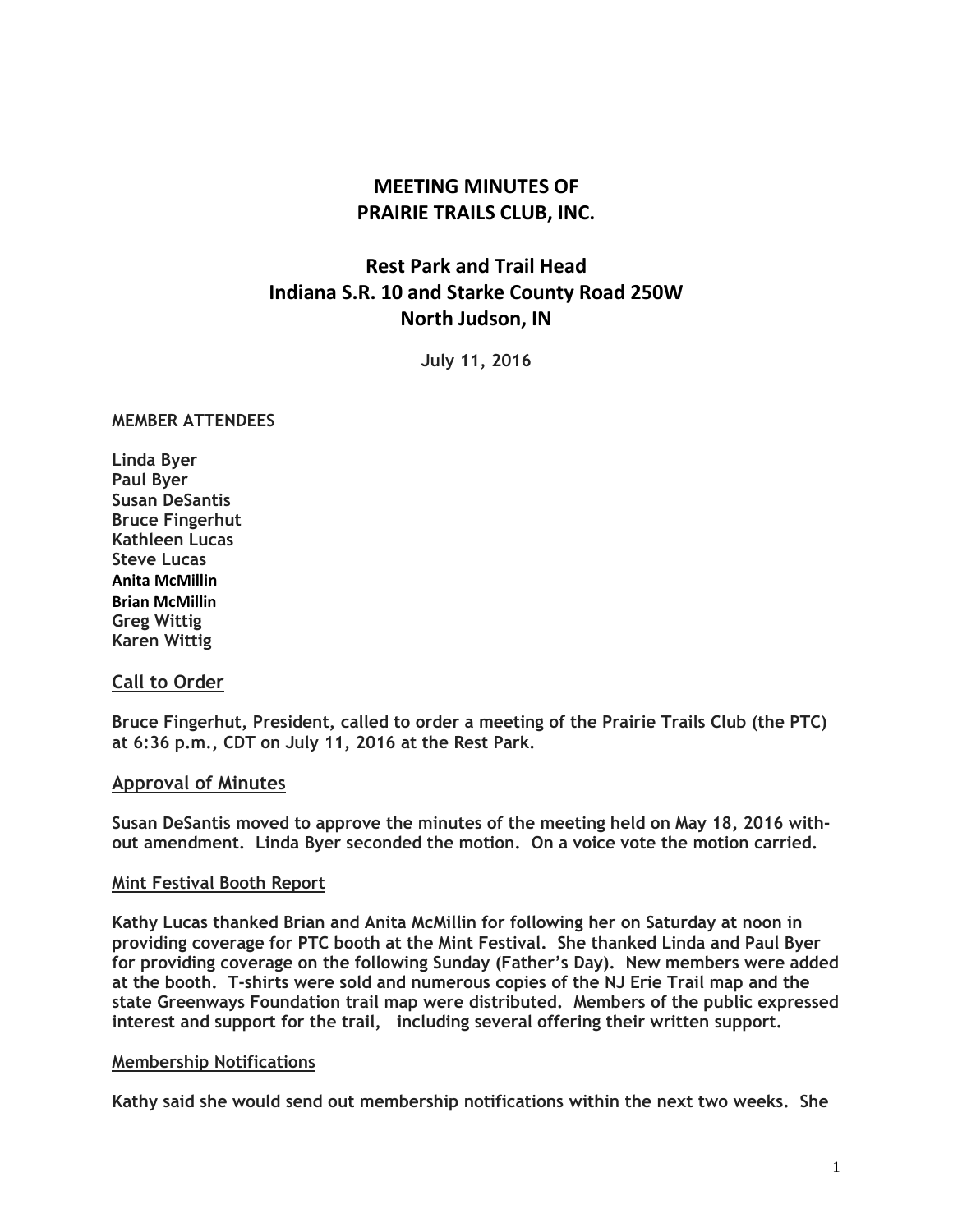**said she was unsure whether membership was on an individual or family basis. Several members reflected that the PTC decided early there would be individual membership only. The members agreed this process should continue.**

## **Starke County Economic Development Foundation**

**Kathy outlined a new initiative by the Starke County Economic Development Foundation to provide support for the concept of quality of place (QOP). A trend in the United States is for more young people to choose residence based largely on local amenities. The Foundation wants to highlight and enhance attractive amenities in Starke County. A subcommittee of the Foundation's QOP initiative is directed to the Bass Lake community, including desires expressed for better recognition and connectivity for Bass Lake residents to the NJ-Erie trail. Kathy said she and Steve Lucas joined subcommittee discussions in June. Bruce Fingerhut and the McMillins then also joined the subcommittee for the July 7 meeting.**

**Steve said three possibilities of emphasis for trail development were offered in discussions by the QOP subcommittee. These were being shared with PTC members to gain an understanding of the level of support for and any misgivings about them:**

- **(1) Explore the possibility Mark Bailey might be willing to authorize and support a trailhead on or near his complex's parking lot at the intersection of SR 10 and Starke County Range Road. The trailhead would include signage to direct cyclists and pedestrians along Range Road to the NJ Erie Trail. Signage directing persons to Bailey's Discount Center would also be placed at the intersection of the trail and Range Road.**
- **(2) Seek funding for extending the trail east on the former Erie right-of-way (now under ownership of the HVRM) to CR 600 East. A prerequisite would be approval from the HVRM. A funding estimate has been obtained for compacted aggregate. At a greater expense the extension could be made with asphalt. This extension would be supported by signage for cyclists and pedestrians to take CR 600E north to State Road 10 near the former Bass Lake State Beach.**
- **(3) Determine the feasibility of developing a share-the-road signed access from the intersection of the NJ Erie trail and CR 800 South. A person would travel eastward from the trail for a short distance and then north on CR 450 East to its intersection with CR 210 on the south end of Bass Lake.**

**Susie expressed concerns for weeds growing through compacted aggregate as well as the inferiority of aggregate to asphalt for users. Steve responded that funding would likely be a major issue in choosing between aggregate and asphalt. But asphalt need not be dismissed as a possibility if funding and HVRM approval could be achieved.**

**Linda said she believed the highest priority should be for the implementation of possibility (2).**

**There was a consensus that the advancement which might be accomplished relatively quickly was possibility (1). This possibility required someone to approach Mark Bailey, and Bruce said he was willing.**